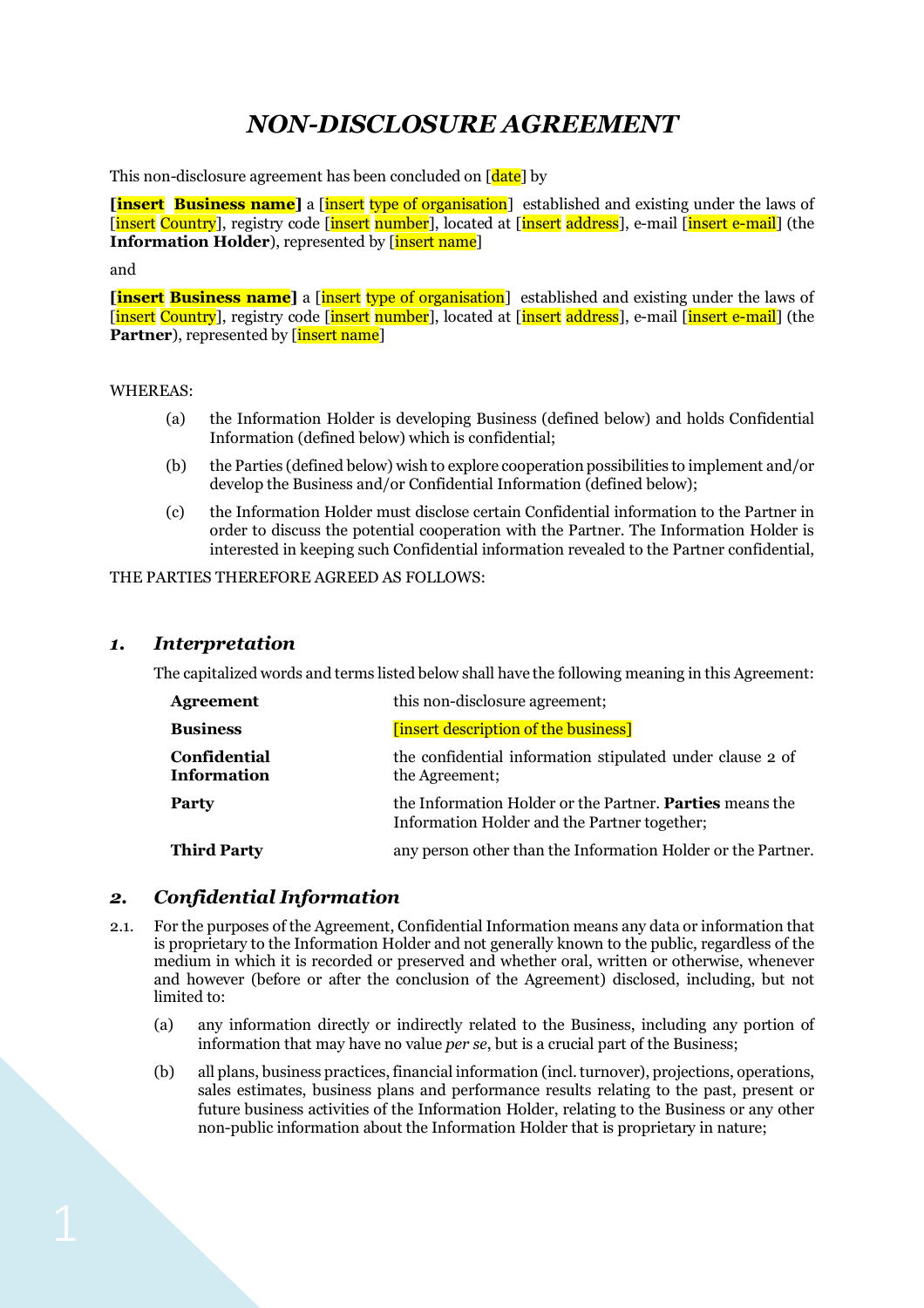- (c) lists of, or information relating to, suppliers and customers, price lists, pricing methodologies, cost data, market share data, marketing plans relating to the Information Holder or Business;
- (d) information and data of whatever nature disclosed by any visit to property owned, used or occupied by the Information Holder;
- (e) service process, price of services and price formation, discount percentages and formation thereof;
- (f) management process, structure and ownership of the Information Holder;
- (g) any information regarding the potential commercial or non-commercial implementation of the Business;
- (h) any business proposal (including all information contained in or related to it) made by the Information Holder to the Partner;
- (i) any concepts, product or service ideas or plans, reports, (technical) data, know-how, research, works-in-progress, databases, software codes and designs, algorithms, developments, inventions, patent applications, licenses, laboratory notebooks, processes, formulas, techniques, mask works, engineering designs and drawings, hardware configuration information, information and trade secrets related to the Business or the Information Holder;
- (j) agreements with Third Parties and information related thereto, and lists of, or information relating to, employees and consultants of the Information Holder (including, but not limited to, the names, contact information, jobs, compensation, and expertise of such employees and consultants);
- (k) the existence of the Agreement, the fact that the Confidential Information has been made available to the Partner and that discussions or negotiations are taking place between the Parties.
- 2.2. Notwithstanding anything in the foregoing to the contrary, the Confidential Information shall not include information which:
	- (a) is or has become generally available to the public other than as a result of a disclosure by the Partner;
	- (b) becomes rightfully known to the Partner from a Third Party not (after diligent inquiry) under an obligation to the Information Holder to maintain confidentiality; or
	- (c) is required to be disclosed in a judicial or administrative proceeding, or is otherwise requested or required to be disclosed by applicable law or regulation, to the extent so required by the law or regulation, although the requirements of clause 4.2 hereof shall apply prior to any disclosure;
- 2.3. All Confidential Information is as is and without any warranty, including but not limited to any warranty regarding its accuracy, completeness, performance or non-infringement of third party rights or fitness for particular purpose and the Partner assumes full responsibility for all conclusions derived from such information.

# *3. Disclosure of the Confidential Information*

- 3.1. Since the disclosure of the Confidential Information by the Information Holder to the Partner is necessary in order to discuss any future cooperation for implementation and/or development of the Business and/or the Confidential Information, the Partner agrees to the perpetuation by the Information Holder of all meetings, conversations (e-mail, phone, etc.) or any other form of communication between the Parties that includes Confidential Information. The form or method of perpetuation is determined by the Information Holder at its sole discretion.
- 3.2. The Partner agrees that any information disclosed at any given time by the Information Holder to the Partner with a reference to this Agreement in whichever form (written, electronic, oral etc.) shall become subject to this Agreement.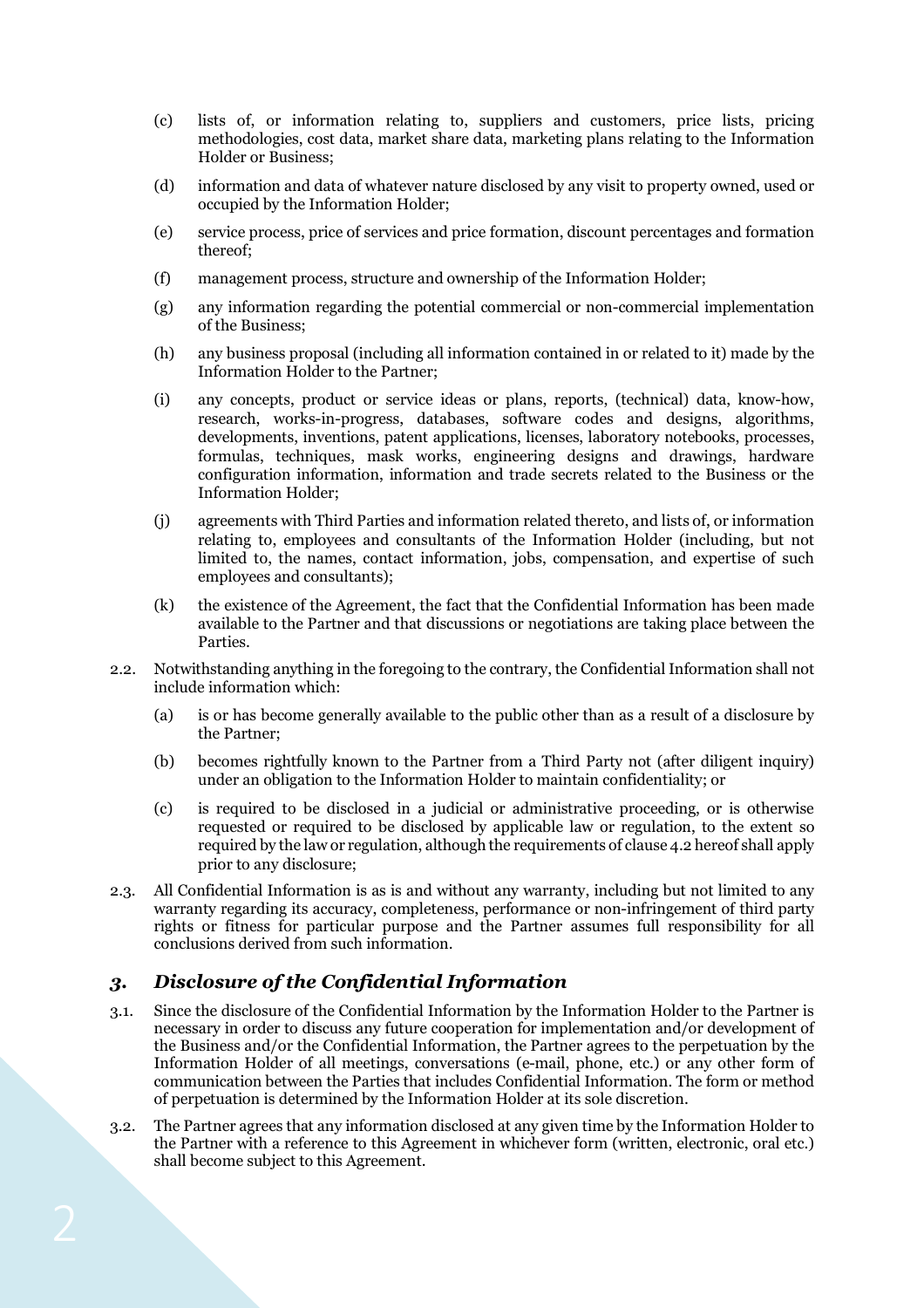# *4. Confidentiality*

- 4.1. Except as required by applicable law, any court of competent jurisdiction, any stock exchange rules or any other rules and regulations (including regulatory requirements) applicable to the Partner, the Partner hereby undertakes:
	- (a) to treat the Confidential Information as confidential, as well as to use all necessary steps to preserve such confidentiality and avoid disclosure or use of Confidential Information to prevent it from falling into the public domain or the possession of Third Parties;
	- (b) not to disclose Confidential Information to Third Parties without the prior written consent of the Information Holder. In the event of any disclosure of Confidential Information to Third Parties by the Partner, the Partner shall guarantee that all the obligations provided under this Agreement shall be fulfilled by Third Parties. If the Partner has disclosed (whether it was agreed with the Information Holder or not) Confidential Information to Third Parties and that Third Party has not followed the obligations provided in this Agreement, the Partner is deemed to be in breach with this Agreement and shall be liable according to section 6 of the Agreement;
	- (c) to immediately notify (at least in a format which can be reproduced in writing) the Information Holder upon becoming aware that the Confidential Information has been disclosed to a Third Party in breach of this Agreement;
	- (d) to keep a record of all Confidential Information furnished to or by the Partner and of the location of such Confidential Information, a copy of which record will be made available to the Information Holder at the Information Holder's request;
	- (e) not to use the Confidential Information for any purpose whatsoever other than for the purpose of negotiating potential business relationships with the Information Holder, unless otherwise agreed in writing;
	- (f) to implement measures for the protection of the Confidential Information as it would for its own most confidential business information, but in any event, no less than reasonable measures;
	- (g) not to make any copies or duplicates of the Confidential Information, unless otherwise expressly authorised by the Information Holder in writing;
	- (h) to comply with the Information Holder's internal policies, instructions and regulations at all times.
- 4.2. Should the Partner be required by law, any court of competent jurisdiction, stock exchange rules or any other rules and regulations (including regulatory requirements) to make any disclosures otherwise prohibited under the Agreement, the Partner shall promptly (and, in any event, before complying with any such requirement) notify the Information Holder in writing of the same and of the action which is proposed to be taken in response, and consult with and assist the Information Holder in seeking a protective order or other appropriate remedy, in each case to the extent possible and allowed under applicable law. In any case, the Partner shall disclose only that portion of the Confidential Information that the Partner is required by the applicable law and shall exercise its reasonable best efforts to obtain reliable assurance that confidential treatment shall be accorded such Confidential Information.
- 4.3. The Partner will not acquire any intellectual property rights for the Confidential Information.

# *5. Return of information*

5.1. The Partner shall immediately upon a) receiving a written request from the Information Holder, and b) the last day of validity of the Agreement; return and redeliver to the Information Holder all tangible material embodying Confidential Information and all notes, summaries, memoranda, drawings, manuals, records, excerpts or derivative information deriving there from and all other documents or materials (and all copies of any of the foregoing, including "copies" that have been converted to computerized media in the form of image, data or word processing files either manually or by image capture) based on or including any Confidential Information, in whatever form of storage or retrieval. If such copies cannot be returned, then the Partner must make all actions to ensure its deletion and provide such evidence to the Information Holder.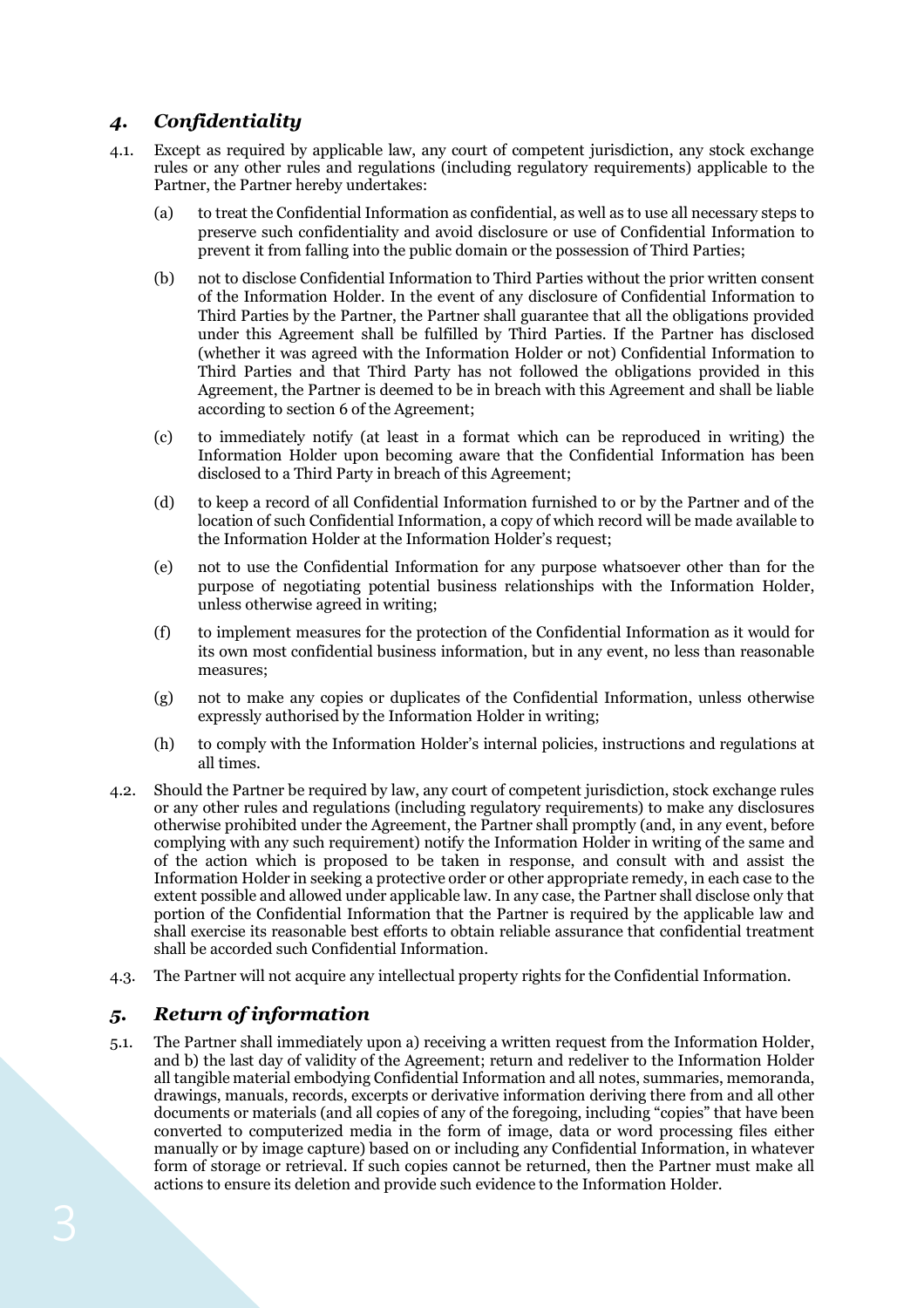5.2. In case of the termination of this Agreement or upon receiving a written request from the Information Holder, the Partner shall not retain any copies or extracts related to the Confidential Information and shall destroy all Confidential Information (including, but not limited to written documents and/ or digital files).

## *6. Validity and liability*

- 6.1. This Agreement shall enter into force when signed by the Parties and shall remain in force for an indefinite period of time.
- 6.2. The Agreement may be terminated or modified by a written agreement between the Parties. The Information Holder has the right to terminate the Agreement at any time without advance notice. Notwithstanding the termination of the Agreement, the obligation to keep Confidential Information confidential and any liability obligations related to it shall remain in force indefinitely.
- 6.3. The Partner agrees to defend, indemnify and hold the Information Holder harmless from and against any and all losses, claims, obligations, demands, assessments, penalties, liabilities, costs, damages suffered, sustained, or incurred by the Information Holder, as a result of, arising or resulting from the Partner's breach of any provisions or failure to fulfil any covenant of this Agreement. For the purposes of this Agreement, "losses" includes any loss, damage, cost, expense, deficiency, loss of value or profit, liability, or other damage, including expenses of investigation and legal fees.
- 6.4. Each party's obligations set forth in this Agreement are necessary and reasonable in order to protect the Information Holder and its business. Due to the unique nature of Confidential Information, monetary damages may be inadequate to compensate the Information Holder for any breach by the Partner of its covenants and agreements set forth in this Agreement. Accordingly, the Parties each agree and acknowledge that any such violation or threatened violation may cause irreparable injury to the Information Holder and, in addition to any other remedies that may be available, in law, in equity or otherwise, the Information Holder shall be entitled to obtain injunctive relief against the threatened breach of this Agreement or the continuation of any such breach by the Partner. In the event of breach of this Agreement by the Partner, the Partner agrees to pay the Information Holder a contractual penalty in the amount of EUR [insert amount] per each such breach. In case the Partner has been in breach of the Agreement and has duly paid the contractual penalty set forth under this clause, the Partner shall nevertheless be liable for any further breach of the Agreement, including the breaching disclosure of Confidential Information for which the Partner has already paid the contractual penalty and indemnified the loss.
- 6.5. The Partner may not, directly or indirectly, in whole or in part, neither by operation of law or otherwise, assign or transfer the Agreement or delegate any of its obligations under this Agreement without the Information Holder's prior written consent. This Agreement may be assigned by the Information Holder to a successor of all or substantially all of the business or assets of the Information Holder or to any affiliate, subsidiary, division or part of the Information Holder.
- 6.6. No obligations or liabilities result to the Information Holder from the Agreement, unless expressly stated otherwise. As an example, the Information Holder shall bear no obligation to:
	- (a) enter into any agreement, other than the current, with the Partner;
	- (b) treat any information received by the Partner confidential; or
	- (c) pay any amount of money regarding any of the obligations set forth under this Agreement.

### *7. Non-solicitation*

- 7.1. The Partner acknowledges and agrees that Confidential Information includes information relating to the Information Holder's employees, consultants, customers and others and that the Partner may not use or disclose such Confidential Information except as permitted by this Agreement or authorized by the Information Holder.
- 7.2. For a period of [insert months] months following the date of this Agreement, the Partner shall not use any Confidential Information to directly or indirectly solicit, induce, recruit or encourage any of the Information Holder's employees or consultants to terminate their relationship with the